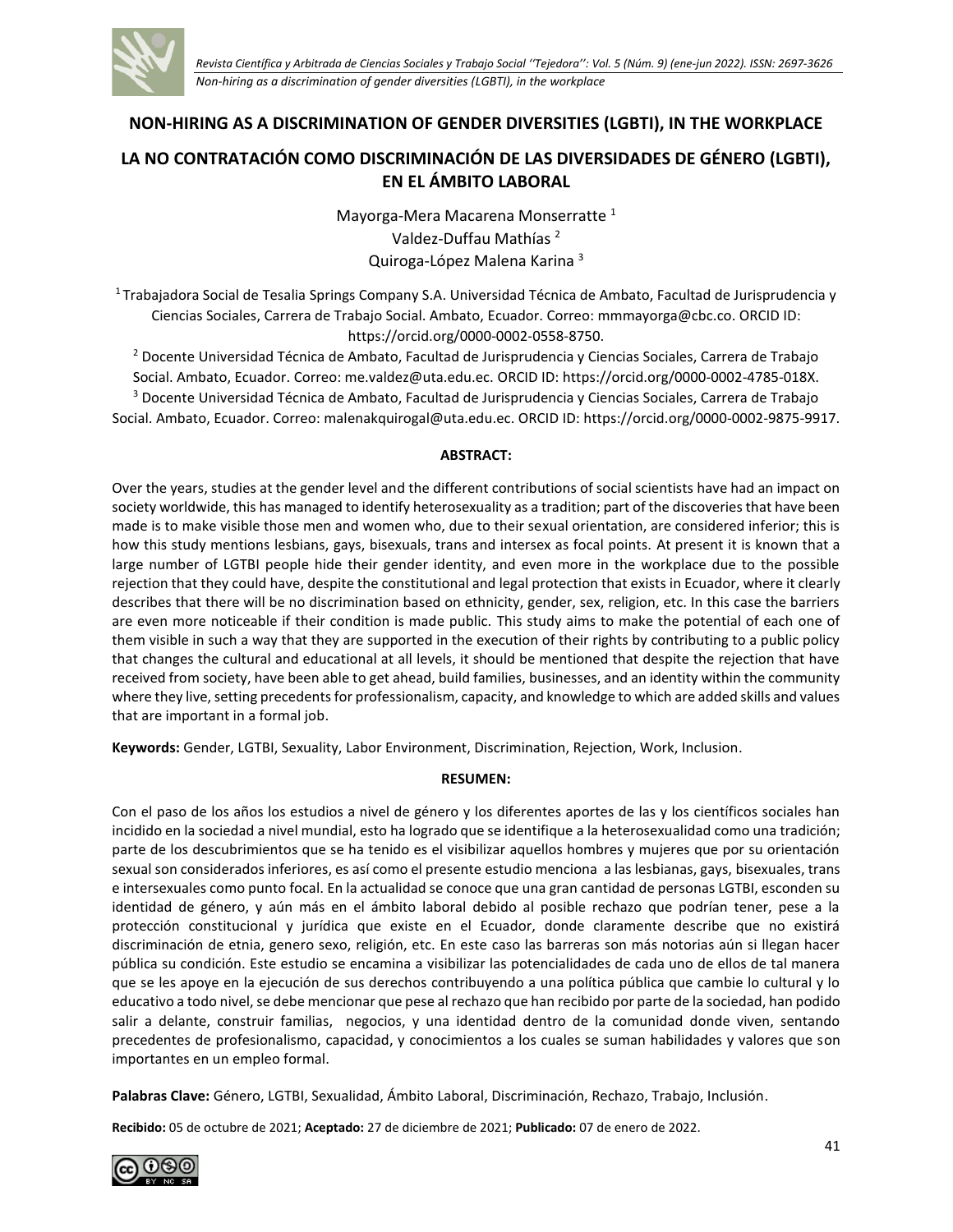

## **1. INTRODUCTION**

**The social perception of homosexuality.-** In society there are changes in aspects that interfere in people's lives and that can be accepted or rejected depending on religion, culture, political ideology, beliefs, among other factors that determine the behavior of each human being. In this sense, an issue that has created controversy in society is homosexuality, since despite the fact that in 1990 the WHO (2018) eliminated this from its list of mental disorders, there are still aspects of discrimination considering that it is a disease and that for that reason it could be contagious. In other words, as Carvajal (2013) indicates, "sexual minorities are groups that share a common element and that fight for equal treatment" (p. 125), taking into account that this equality wishes to be obtained in the contexts health, education, family, work, with the intention of obtaining a notorious participation in society, emphasizing that they have feelings, emotions, capacities and competences like other citizens. (Mayorga, 2020)

In accordance with the aforementioned, it is necessary to highlight that discrimination generates conflict in the participants, both by who discriminates and by who is

discriminated against, taking into account that according to the INEC (2013) cited by Zapata (2016, p.12), There is discrimination when, due to sexual conditions, the recognition of the rights that guarantee equal participation is annulled or underestimated, knowing that there are social constructions regarding this category. That is why this case study aims to show whether there is rejection or some type of discrimination towards LGBTI, mainly in the labor field, given that the right to work is embedded in the social and cultural rights that allow access to health, food, housing, education and quality of life (Rivas, 2017, p. 71),

**Respect and tolerance for sexual diversity.-** According to a case study carried out by the INEC (2013, p. 13), seconsiders that the gender perspective is the aspect that helps to determine why discrimination occurs against those who are in another type of sexual condition, trying to understand how another sexual preference different from heterosexual is a reason for discrimination by not adjusting to identity gender male / male - female / female. In this sense, it is important to recognize that homosexuality is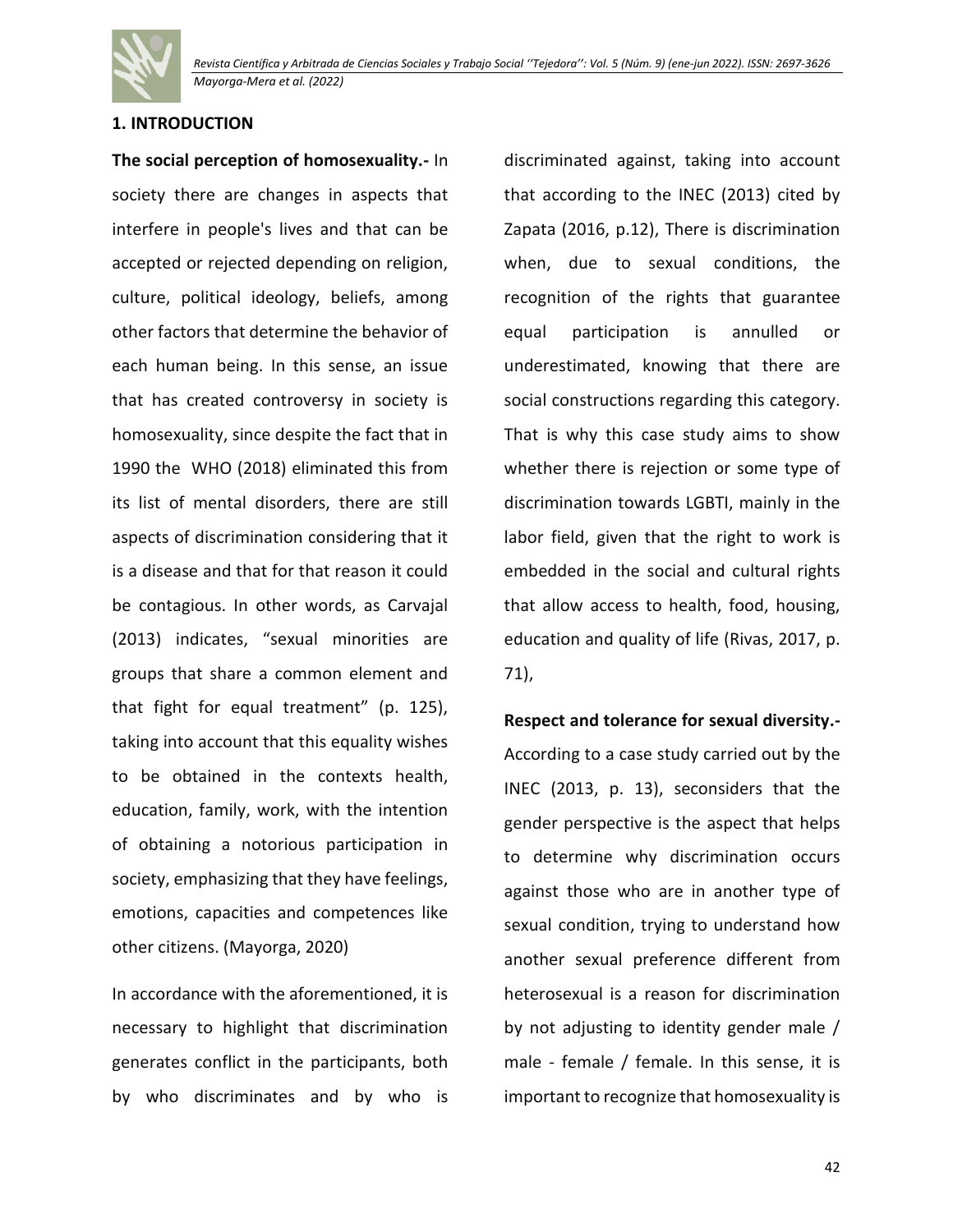

*Revista Científica y Arbitrada de Ciencias Sociales y Trabajo Social ''Tejedora'': Vol. 5 (Núm. 9) (ene-jun 2022). ISSN: 2697-3626 Non-hiring as a discrimination of gender diversities (LGBTI), in the workplace*

a social representation that has been created according to evolution and development, which is why they have become present in society, which implies that when acquiring behaviors or attitudes different from the common ones, there is social uproar, however respect is reflected in those people who have an open mind and who accept or simply tolerate this group of people without necessarily belonging to it, LGBTI while they are subject to clearly recognized rights, ordinances or public policies. However, there are institutions with power as mentioned by Pérez (2013) cited by Vinueza (2015, p. 5), which seek to silence LGBTI groups, with the excuse of safeguarding the nation, considering that they are in danger by showing the emergence of people with different sexual preferences, being that their only claim is to seek to respect the rights of those involved as citizens and human beings.

**The LGBTI population and their rights as citizens in Ecuador.-** Ecuador makes homosexuality visible while trying to combat homophobia in a society that is still considered ancestral, and that seeks to achieve equal rights in diversity. (Mayorga, 2020). Several livelihoods within the nation

protect homosexuality even more when in 1998, Ecuador became the first country in the Americas to include sexual orientation as one of the themes protected against discrimination within the constitution. In the Constitution of the Republic of Ecuador, both sexual orientation and gender identity were included within the protected topics, referring to the fact that all people are equal and will enjoy the same opportunities, therefore:

*No one may be discriminated against for reasons of ethnicity, place of birth, age, sex, gender identity, cultural identity, marital status ... The law will sanction all forms of discrimination (Const., 2008, art. 11).*

Mayorga (2020), cites that in 2012, President Rafael Correa elected Carina Vance Mafla, a lesbian activist, as the country's Minister of Health, so obviously tolerance is increasingly present, especially in the new generations. Bernarda Freire, from the group Igualdad de Derechos Ya, carried out an investigation where it was shown that:

*In 2013 the rates of discrimination, violence and exclusion for gays, lesbians and transsexuals in the workplace, ranged*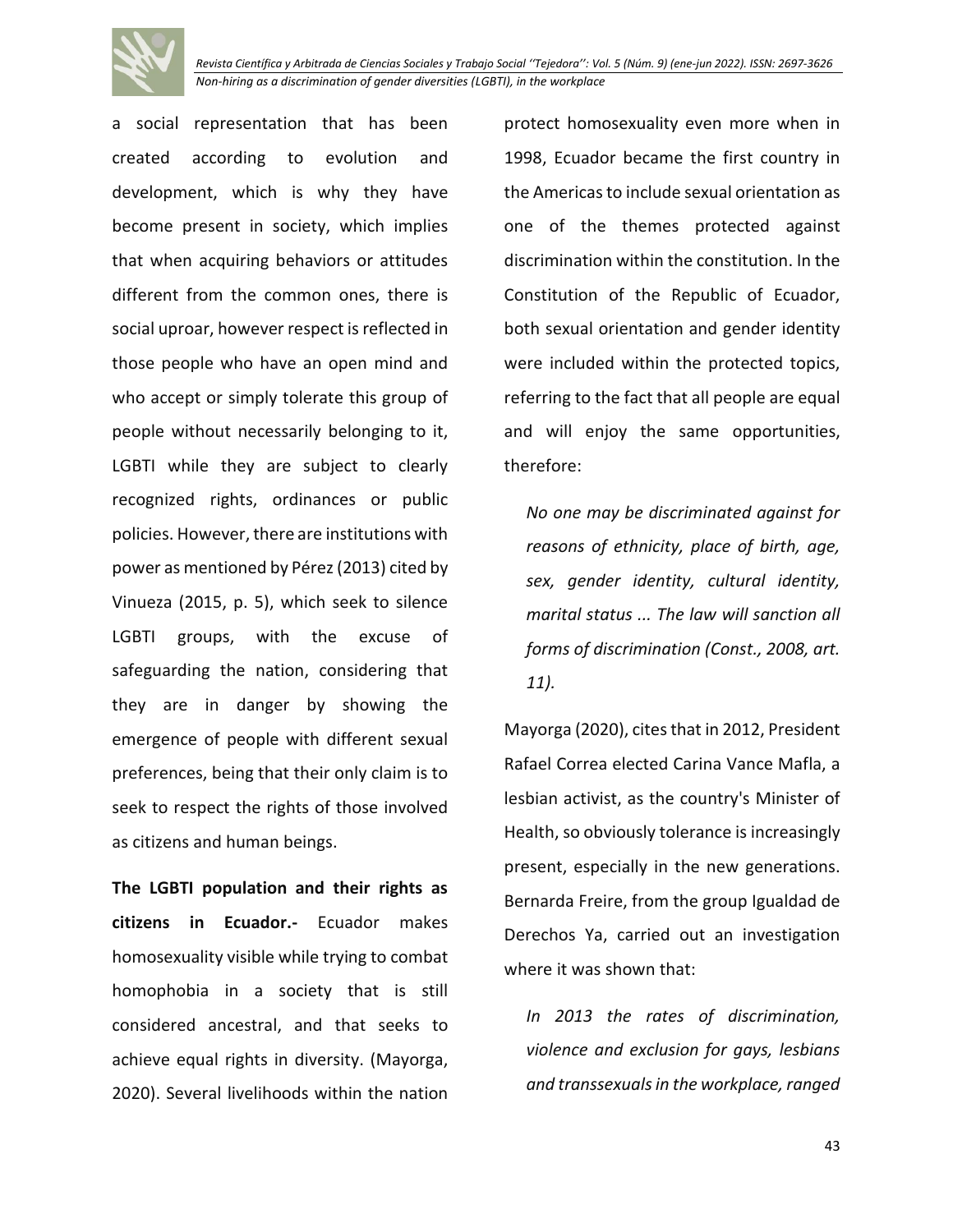*from 22% to 43%. (Freire, Soria, and Herrera, 2013).*

These statistics are the ones that cause the alarming news that, in the workplace, there is a large percentage of discrimination and rejection, which for no reason should occur considering that the Ministry of Labor issued regulations to eradicate discrimination in public and public areas. taking into account that it defines discrimination as:

Discrimination will be understood as any unequal treatment, exclusion or preference towards a person, based on gender identity, sexual orientation, age, disability ... or any other, which has the effect of nullifying, altering or preventing the full exercise of individual rights or collectives, in the selection processes and during the existence of the employment relationship (Ministerial Agreement, 2017, Art. 2).

## **2. MATERIALS AND METHODS**

According to the aforementioned, the question that was posed for the preparation of this scientific research was: In what way is discrimination against LGBTI evident in the personnel selection processes in the workplace ?, taking into account that with the change of time and the appearance of paradigms, the rejection of sexual diversity is present in the work area and not only in this but also in social, family and even cultural aspects, however the work focused on extracting information regarding the employment discrimination clearly, in view of the fact that society still keeps its mind closed regarding the acceptance of the different sexual orientations that exist in today's society.

For this reason, in order to obtain the necessary information regarding the aforementioned topic, in terms of the type of research, the qualitative and quantitative approach was applied since the study was considered in a holistic way. In addition, in a focal way, the data collection method was carried out through an online survey sent to the LGBTI population belonging to the Latacunga and Ambato groups, in order to obtain such real data and accurate information including numerical measurement , which makes it possible to show what has been subjectively observed regarding the discrimination that LGBTI people receive in the personnel selection processes in the workplace, at the same time interviews were conducted with activists of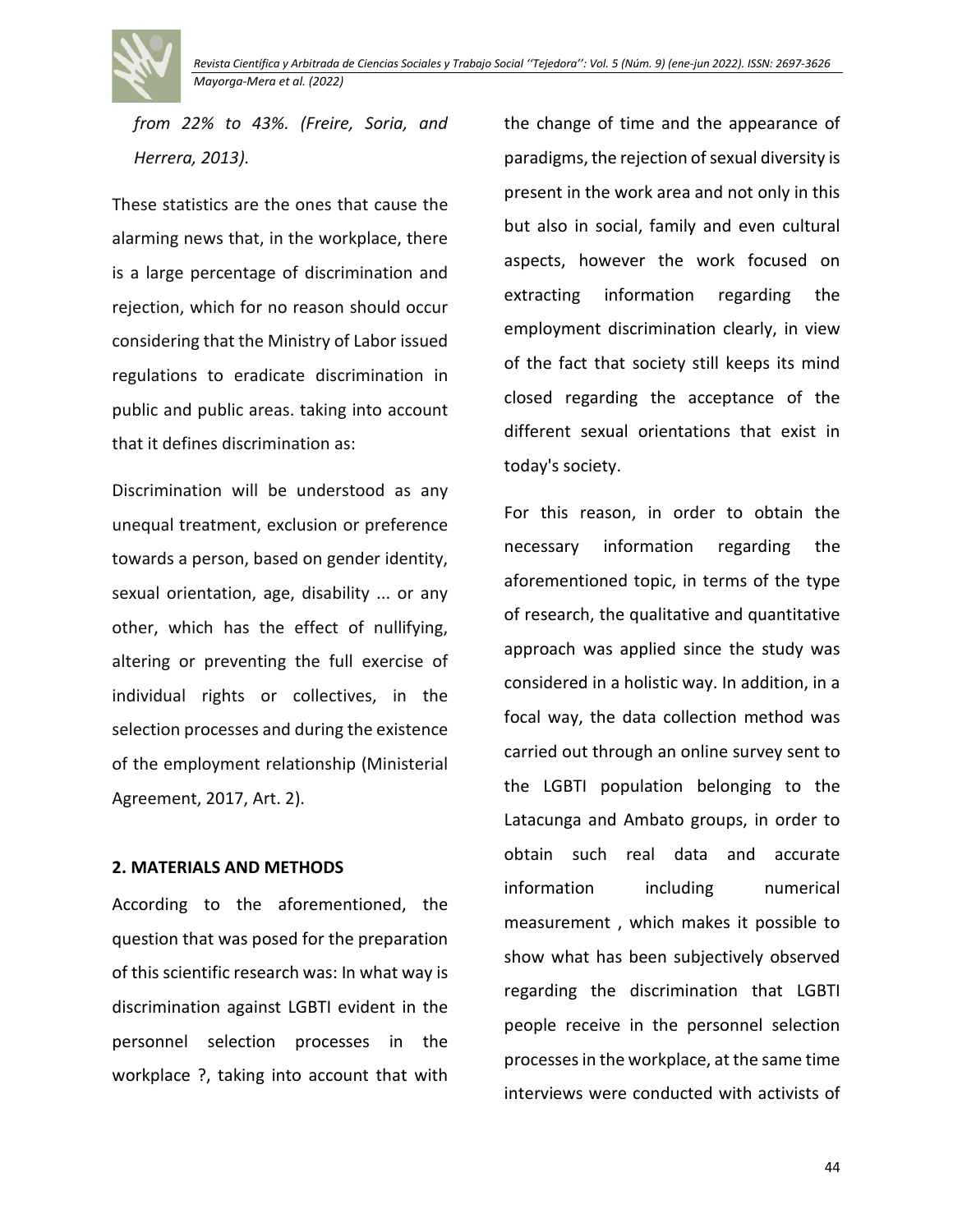

hierarchical power belonging to LGBTI groups.

As for the beneficiaries of the investigation, it is emphasized that the investigated population was made up of 20 people belonging to the LGTBI Organization of the city of Latacunga and 33 people belonging to the Vision and Diversity Organization of the city of Ambato, being a total of 53 respondents who completed the online survey, and 5 people interviewed, so this information will be presented as real cases of LGBTI lives.

### **3. RESULTS**

According to the online survey applied to 53 people, corresponding to 20 from the Latacunga LGTBI Organization and 33 from the Vision and Diversity Organization of Ambato, the results were as follows:

*1.- If you are working, indicate your workspace:*

*Table 1. Labor Relationship.*

| <b>ALTERNATIVE</b>  | <b>AMBATO</b> | <b>PERCENTAGE</b> | <b>LATACUNGA</b> | <b>PERCENTAGE</b> |
|---------------------|---------------|-------------------|------------------|-------------------|
| <b>Public</b>       | 8             | 32%               |                  | 54%               |
| <b>Private</b>      | 12            | 48%               |                  | 2.3%              |
| <b>Own business</b> |               | 20%               |                  | 2.3%              |
| <b>Total</b>        | 25            | 100%              | 13               | 100%              |

*Source: Survey Prepared by: Researcher.*

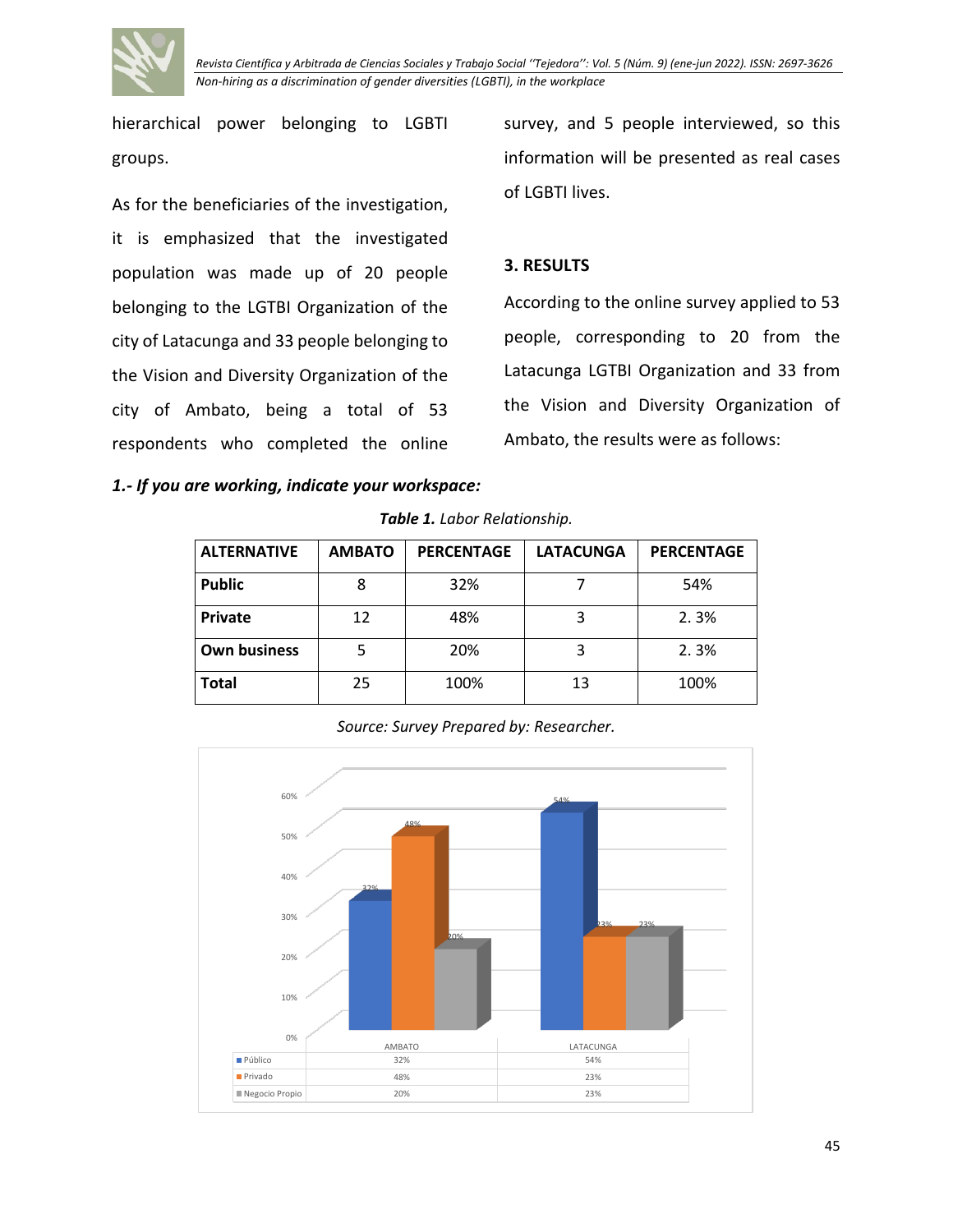

|            |  | 2.- Have you been discriminated against in the workplace for belonging to the LGBTI |  |  |  |  |  |
|------------|--|-------------------------------------------------------------------------------------|--|--|--|--|--|
| community? |  |                                                                                     |  |  |  |  |  |

| <b>ALTERNATIVE</b>       | <b>AMBATO</b> | <b>PERCENTAGE</b> | <b>LATACUNGA</b> | <b>PERCENTAGE</b> |
|--------------------------|---------------|-------------------|------------------|-------------------|
| Yes                      | 20            | 61%               | 11               | 55%               |
| <b>No</b>                |               | 21%               | 6                | 30%               |
| Only in the public area  |               | 12%               | 3                | 15%               |
| Only in the private area | າ             | 6%                | 0                | 0%                |
| <b>Total</b>             | 33            | 100%              | 20               | 100%              |

*Table 2. Labor Discrimination.*





# *3.- Do you consider that the selection processes are discriminatory when requesting the photo on the resume?*

| ALTERNATIVE   AMBATO   PERCENTAGE   LATACUNGA   PERCENTAGE |    |      |    |      |
|------------------------------------------------------------|----|------|----|------|
| Yes                                                        | 19 | 58%  | 10 | 50%  |
| <b>No</b>                                                  | 8  | 24%  |    | 30%  |
| <b>Maybe</b>                                               | 6  | 18%  |    | 20%  |
| <b>Total</b>                                               | 33 | 100% | 20 | 100% |

*Table 3. Selection Processes.*

*Source: Survey Prepared by: Researcher.*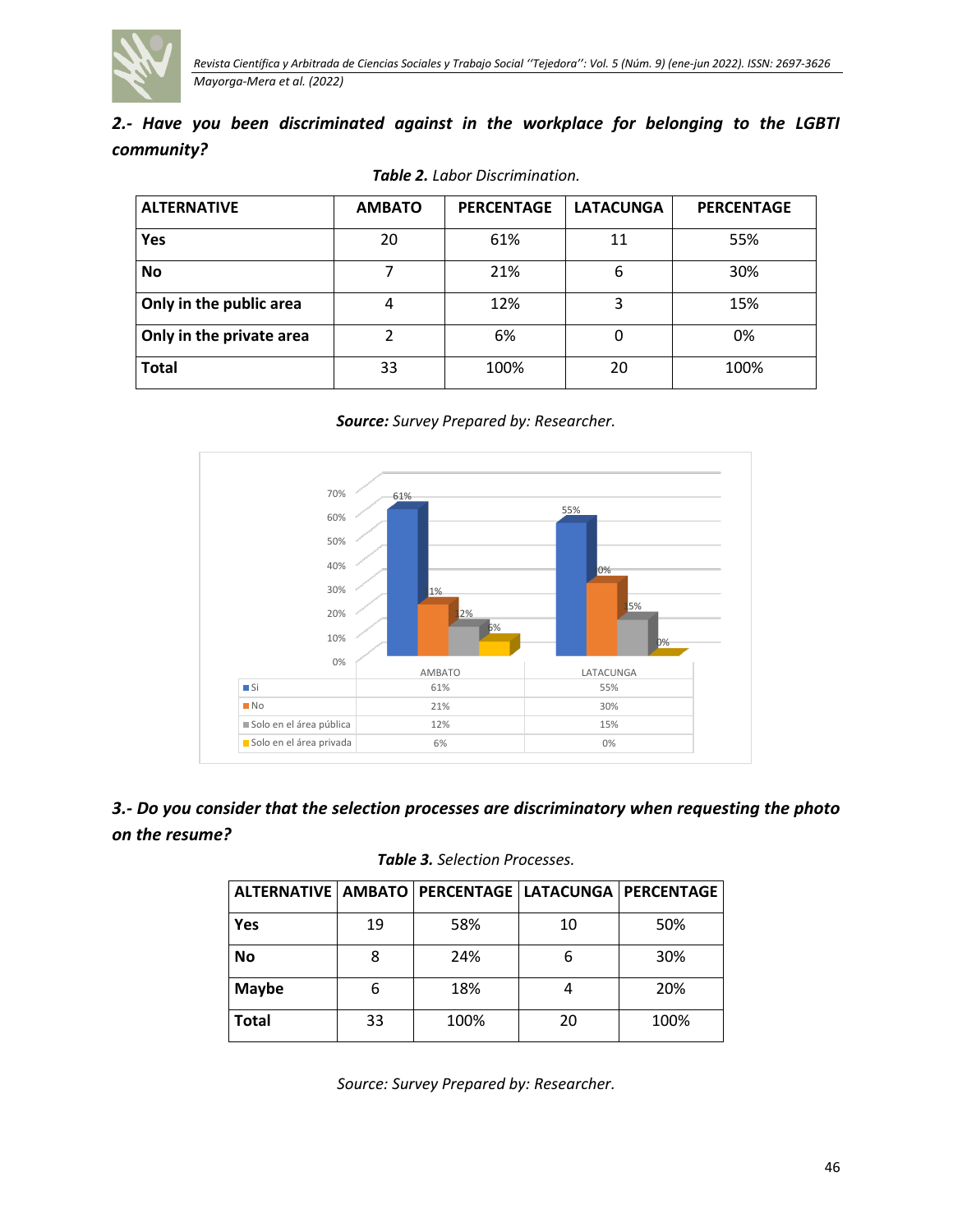

*Revista Científica y Arbitrada de Ciencias Sociales y Trabajo Social ''Tejedora'': Vol. 5 (Núm. 9) (ene-jun 2022). ISSN: 2697-3626*

*Non-hiring as a discrimination of gender diversities (LGBTI), in the workplace*



# *4.- Do you freely recognize your sexual orientation during the interview in the selection processes?*

|  |  |  | Table 4. Recognition of sexual orientation. |
|--|--|--|---------------------------------------------|
|--|--|--|---------------------------------------------|

| <b>ALTERNATIVE</b>        | <b>AMBATO</b> |      |    | PERCENTAGE   LATACUNGA   PERCENTAGE |
|---------------------------|---------------|------|----|-------------------------------------|
| <b>Yes</b>                |               | 21%  | 9  | 45%                                 |
| <b>No</b>                 | 14            | 42%  |    | 25%                                 |
| <b>Sometimes</b>          | 3             | 9%   | 3  | 15%                                 |
| It depends on the context | ٩             | 27%  | 3  | 15%                                 |
| <b>Total</b>              | 33            | 100% | 20 | 100%                                |

*Source: Survey Prepared by: Researcher.*

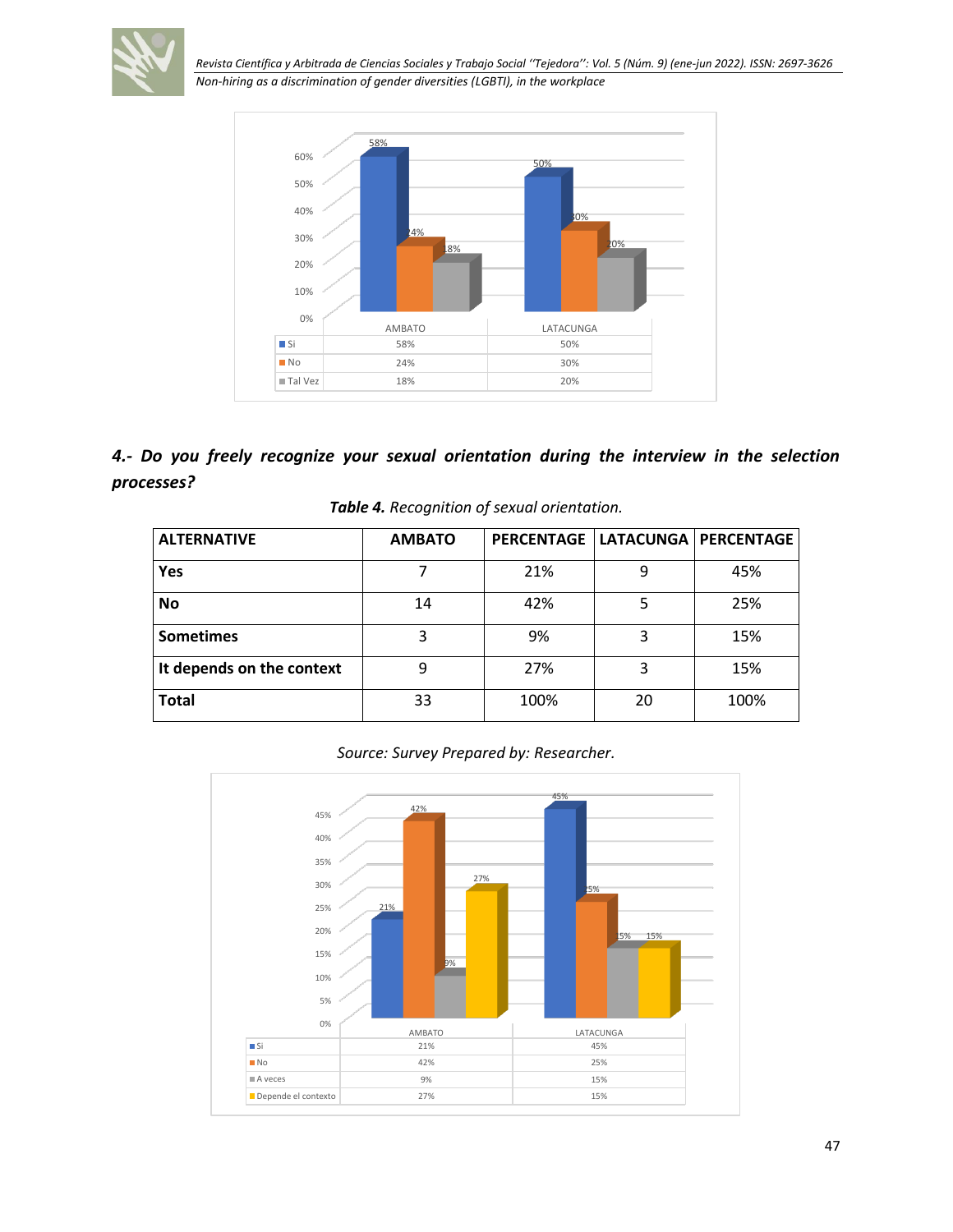

# *5.- Would you hide your sexual orientation to be hired in a labor entity?*

| ALTERNATIVE   AMBATO   PERCENTAGE   LATACUNGA   PERCENTAGE |    |      |    |      |  |
|------------------------------------------------------------|----|------|----|------|--|
| Yes                                                        | 13 | 39%  |    | 35%  |  |
| <b>No</b>                                                  | 15 | 45%  |    | 40%  |  |
| Maybe                                                      |    | 16%  |    | 25%  |  |
| <b>Total</b>                                               | 33 | 100% | 20 | 100% |  |

*Table 5. Hide sexual identity to work.*

*Source: Survey Prepared by: Researcher.*



# *6.- Do you think that labor discrimination towards LGBTI is an impediment to professional improvement and fulfillment?*

*Table 6. Discrimination against LGBTI is an impediment to professional improvement*

| ALTERNATIVE   AMBATO   PERCENTAGE   LATACUNGA   PERCENTAGE |    |      |    |      |
|------------------------------------------------------------|----|------|----|------|
| Yes                                                        | 26 | 79%  | 12 | 60%  |
| <b>No</b>                                                  |    | 21%  |    | 40%  |
| Total                                                      | 33 | 100% | 20 | 100% |

*Source: Survey Prepared by: Researcher*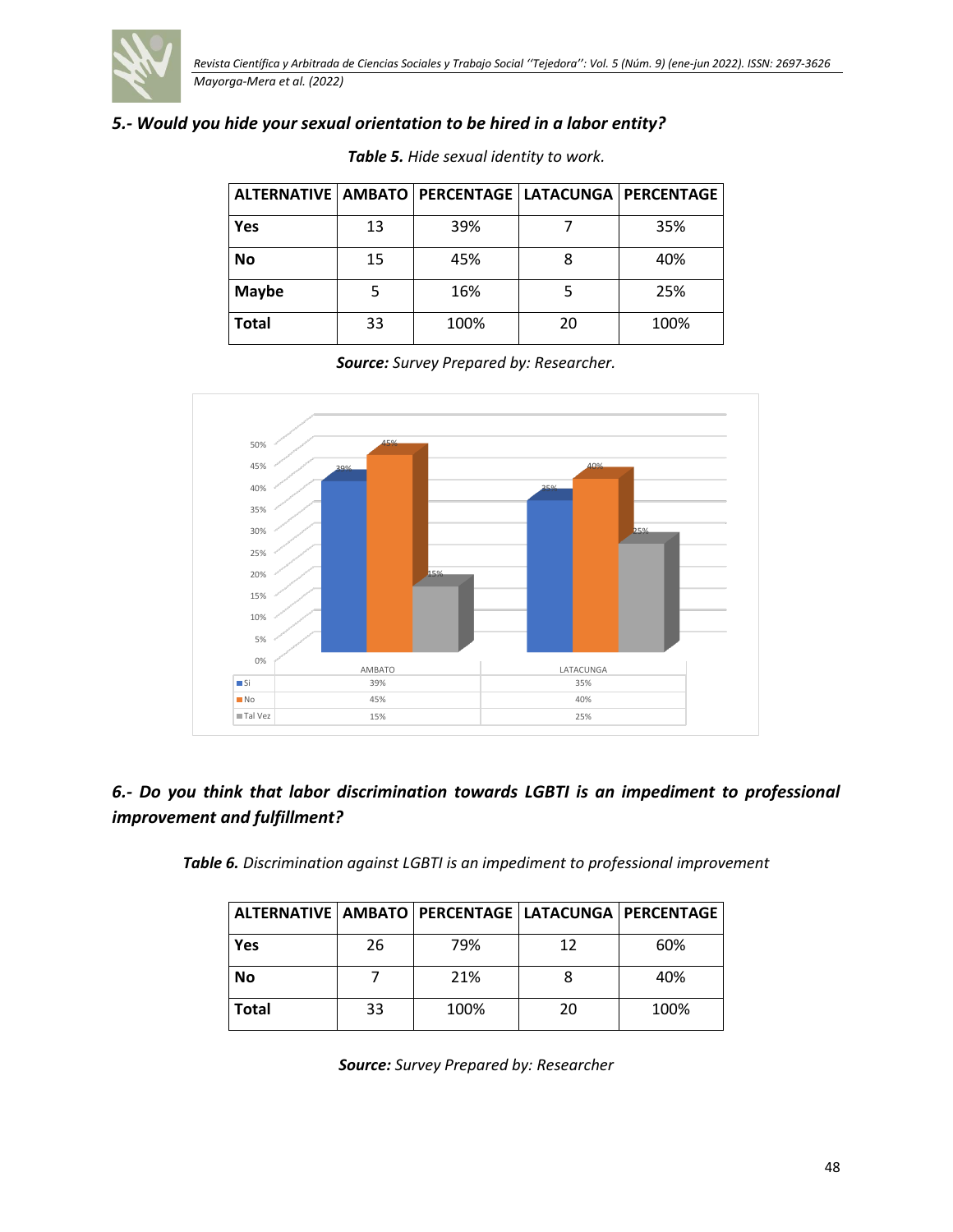*Revista Científica y Arbitrada de Ciencias Sociales y Trabajo Social ''Tejedora'': Vol. 5 (Núm. 9) (ene-jun 2022). ISSN: 2697-3626 Non-hiring as a discrimination of gender diversities (LGBTI), in the workplace*



**Human rights.-** According to the interviews conducted, it was determined that LGBTI people know about human rights, including their history and creation, this because they state that in order to claim inclusion and non-discrimination in the various spaces to which they are supposed They should have freedom of access, it is necessary that they become involved in this issue. Sandoval (2018), emphasizes that he is currently a member of the IACHR and the Ibero-American Court of Human Rights, in the sense of its main objective, which is to learn about this issue that it expresses is universal,since in the education and training process they do not teach them or provide them with the necessary knowledge regarding what human rights are, who they govern and what happens if they are

violated. In addition, the information obtained shows that they are aware that the Constitution of the Republic of Ecuador protects all people without any type of distinction, sex, ethnicity, gender identity, sexual orientation, political ideology, religion, among other aspects by which in no way under this foundation should in no way deprive LGBTIs in the free exercise of their rights as citizens, relying on those organizations, entities and federations that in one way or another provide their collaboration in the process of acceptance and respect. towards LGBTI. Salambay cited by (Mayorga, 2020).

**Problems and areas of discrimination.-** It was possible to show that there is a concordance in what is related to the family and religious context, taking into account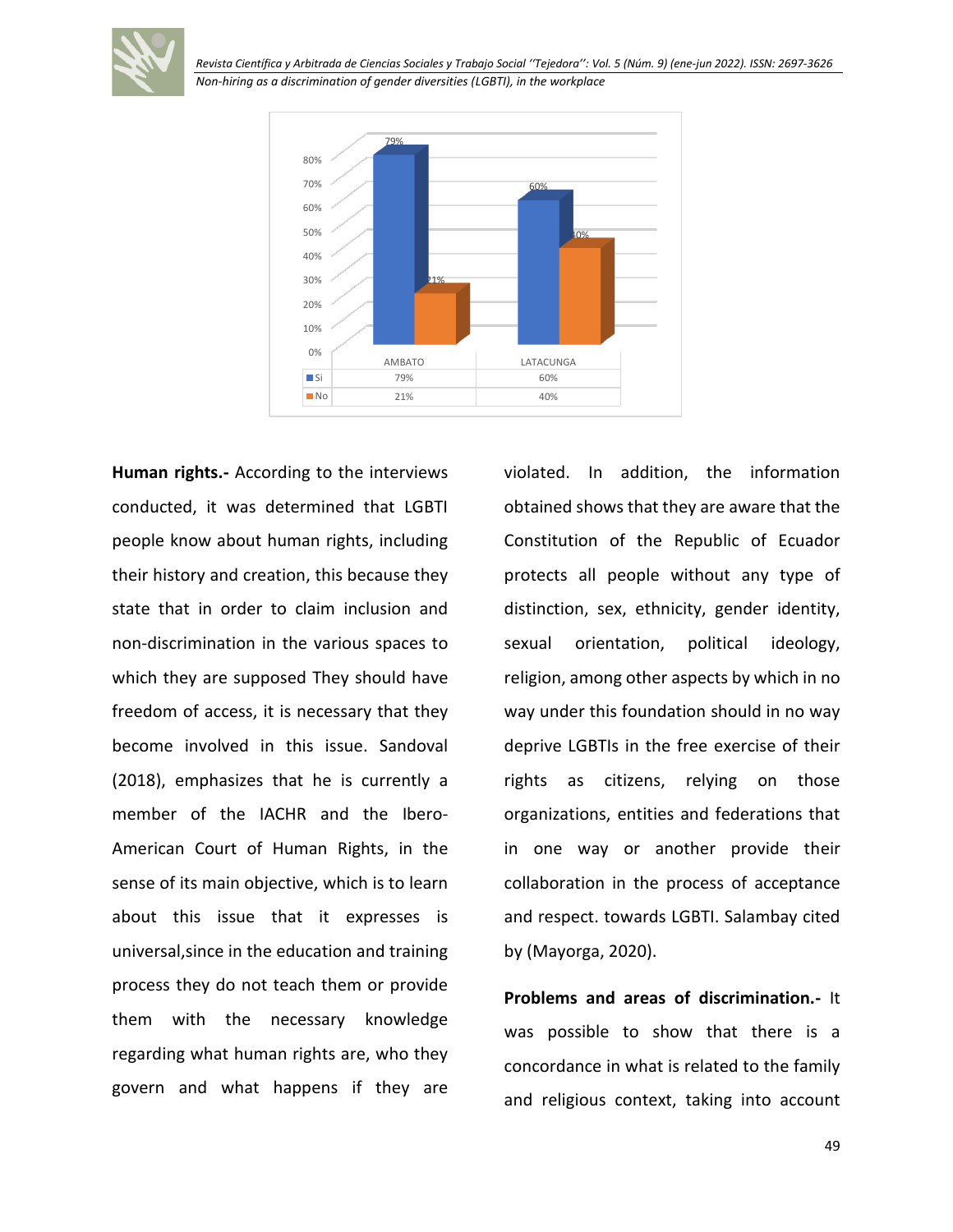

that both are aspects that are part of the inherited culture and what is considered "conservative". In this sense, Almeida (2018) states that the main conflict is selfacceptance and, after that, the acceptance of the family when facing criticism, anger, and even fights with those who maintain blood ties in view of the fact that many times they It is difficult to accept their sexual orientation, so this can affect the emotional state of the person, reaching a depression so critical that it can even be placed in the thought that death is the best way to avoid family rejection. In turn Hernández (2018), highlights that religion is still present in the impediment of the acceptance of diversities, for the reason of being situated in the context that the family is made up of men and women, that is, by people of different sex, but not by those of the same sex. This thought is supported and agreed by the people interviewed, considering that it is these same causes that cause discrimination in the workplace, education, politics and all those aspects and factors in which society participates. (Mayorga, 2020)

**Bonding in society.-** Cerón (2018), current Director of the House of Ecuadorian Culture Núcleo de Tungurahua, Sociologist and

activist of the Vision and Diversity Organization of Ambato, expresses that so that people from the LGBTI community have acceptance in public and work spaces, in First, they must learn to accept themselves, that is, recognize their sexual orientation, so that in this way society begins to accept and respect them, only then can they achieve the inclusion they request, and secondly, they must access education or self -education in such a way that it can train and reinforce their skills and competencies, which give them openness in the labor field, demonstrating that training is what matters when working. Despite this, Salambay (2018), He states that there are places in which they do open up to work, naturally accepting their sexual diversity, he also emphasizes that these places are usually private entities. However, Sandoval (2018) intervenes objectively and manifests that labor discrimination is most evident in trans people, that is, in those people who are visibly distinguished by their sexual diversity, that is why most of these people are without work or are forced to resort to hairdressing jobs or as sex workers in order to obtain their economic income, which causes frustration in trans people, especially in those who have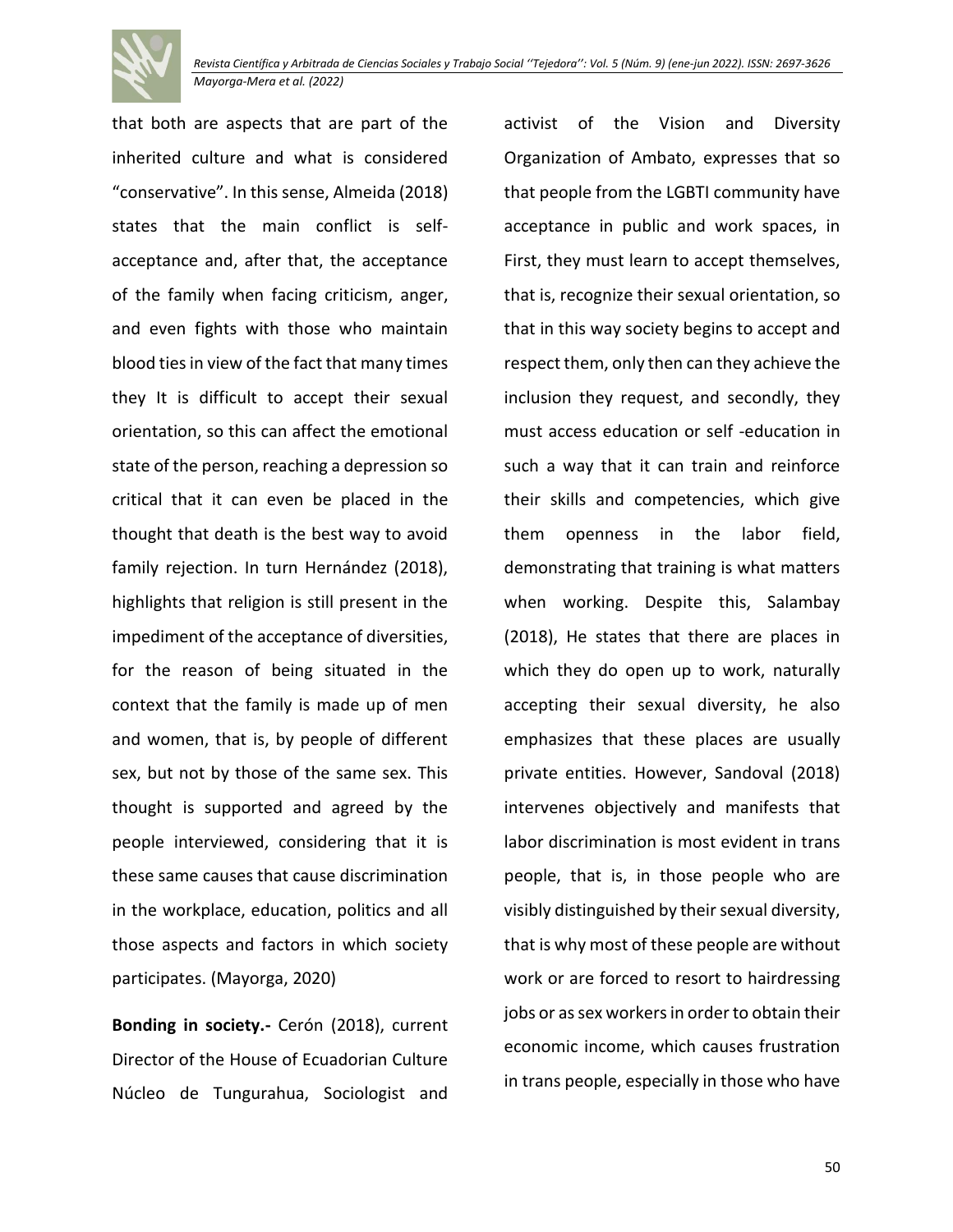

an academic and they cannot exercise it,(Mayorga, 2020)

**Equality or inequality?.-** LGBTI people maintain their firm fight to achieve equality, trying to reduce the discrimination that is generated around them, in such a way that they consider that the main source to try to reduce the rejection they face is education from children and to current generations on issues regarding sexuality, which allow opening people's minds to new trends in sex and gender, taking into account that it is not a disease, much less something abnormal as Salambay (2018) expresses, but rather On the contrary, they are modern social representations, which society must learn to adapt and grant the necessary openness for LGBTI people to show that they are equal to other people by the simple naturalness of being human beings. In this sense, Kahn (2018), technology, communication and others that could contribute to the change that the country needs. Pazmiño (2018), emphasizes that labor discrimination is illegal, like other laws that exist in the country but that are weak when enforcing them, therefore impunity is latent for the rights of LGBTI people, However, it states that the professional contribution that they can give to the country should be valued and welcomed under equal conditions. On the other hand, the people interviewed keep alive the hope that in the not too distant future they will be able to achieve the equality that they so desire, as well as the acceptance of their sexual preference so that their rights are not violated and, on the contrary, they can live peacefully without any type of stigmatization, as Salazar (2018) highlights, (Mayorga, 2020).

### **4. DISCUSSION**

Human Rights are universal and inalienable, which is why all people must have access to them without any kind of distinction either by ethnicity, gender, sex, religion, culture, sexual orientation, among other social representations that occur in modern life. In this sense, said definition is clear in the conception of LGBTI people, regardless of their age, profession or sexual orientation. That said, it is inconceivable to show that there is discrimination against lesbians, gays, bisexuals, trans and intersex people, taking into account that despite their sexual difference, they are still human beings, and for the same reason they are subject to demand the fulfillment of their rights. in the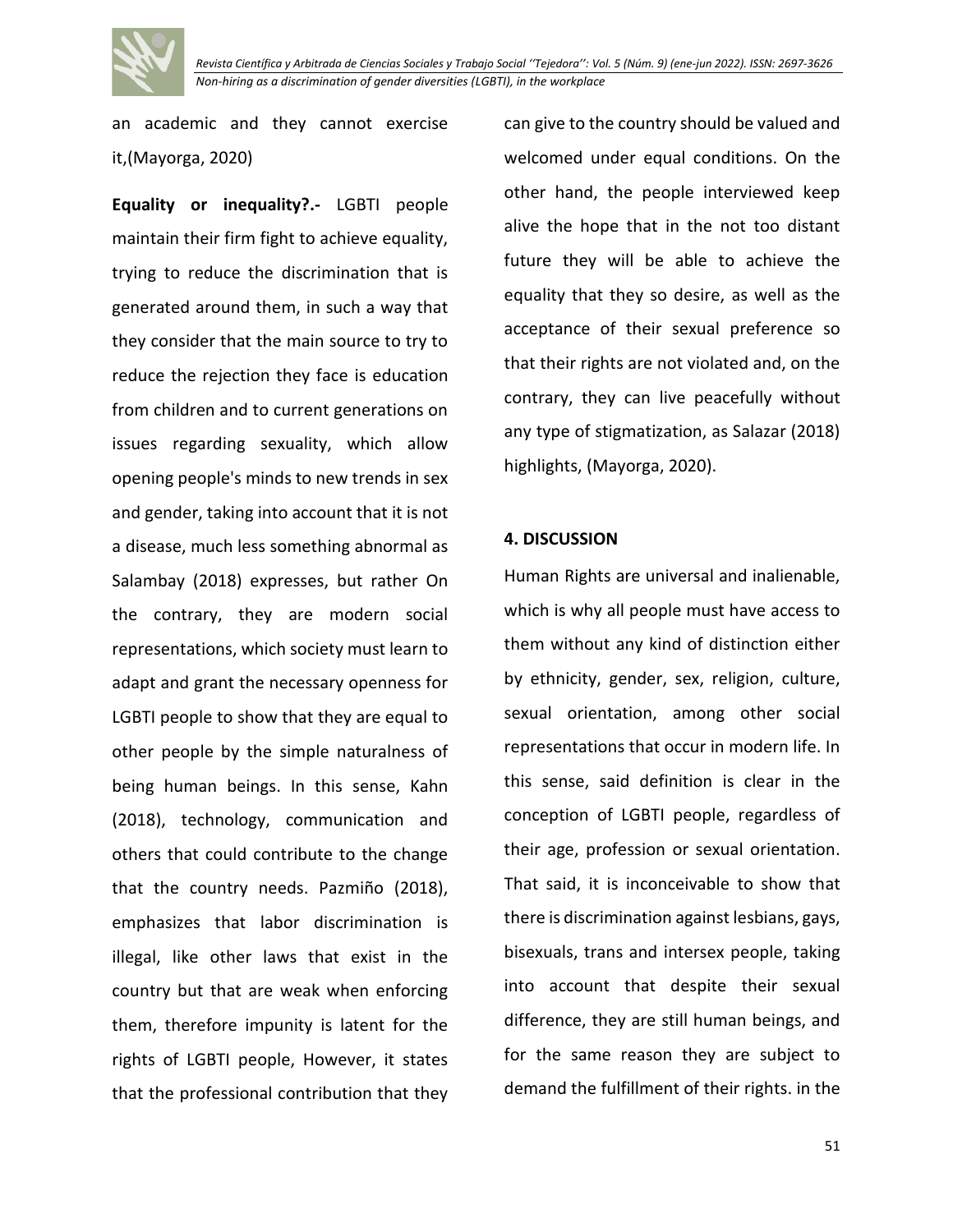

different areas of social life. However LGBTI people, They face several problems that are obviously related to the cultural and religious context and the patterns inherited by the family, for this reason they fear recognizing their sexual orientation in a public way, because they receive attacks and criticism regarding their physical appearance or social condition , being that this aspect is more influenced in the workplace, in such a way that being in front of the closed door of the workplace, causes frustration and even depression by not being able to exercise the profession that many manage to achieve, being forced to choose other forms of work or in turn resigning themselves to being unemployed. Unfortunately, the stigma of this community is still latent in the social context in the measure of the privatization that they impose on LGBTI in different aspects, however, People who belong to these groups are firmly on the path and construction towards labor inclusion and other areas in which it is difficult for them to be accepted, such as education and even the family. Therefore, the LGBTI emphasize that the focal point to be able to demand acceptance is that they first learn to accept and recognize themselves in the face of the

reality to which they are exposed, in order to set up their objectives that are directed towards inclusion, respect, tolerance and the fulfillment of rights freely as indicated by law. Hence, to achieve these objectives, it is necessary a citizenry that participates and proposes, that is organized and demands the exercise of their rights, in addition to the need for authorities that speak about these sexuality issues.

## **5. CONCLUSIONS**

Discrimination is present in the workplace, due to ancestral culture, inherited traditions and even the religious aspect, which continues to have weight in modern society, which is why the closed minds of people who seek to hire new personnel for their companies, prevent expanding the context of society and the sexual diversity that it presents, in such a way that they put a stop to lesbian, gay, bisexual, trans and intersex people from the moment in which their sexual preference is visibly evident or at the same time in which they recognize or accept it in front of people of human talent.

The selection processes for the entire population that participates in a job offer, are hard for reasons of professional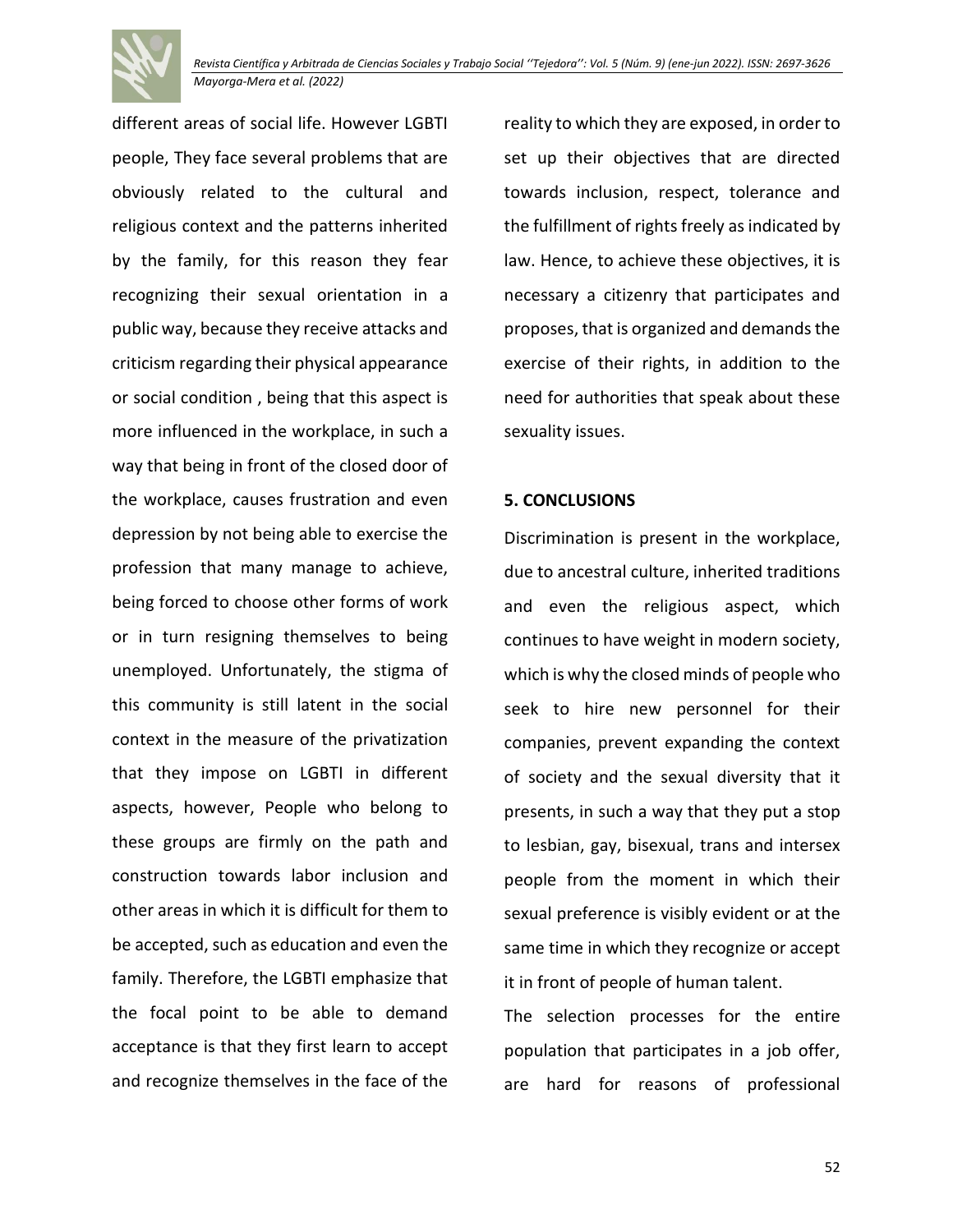

*Revista Científica y Arbitrada de Ciencias Sociales y Trabajo Social ''Tejedora'': Vol. 5 (Núm. 9) (ene-jun 2022). ISSN: 2697-3626 Non-hiring as a discrimination of gender diversities (LGBTI), in the workplace*

competence, despite this they become a cruel and disqualifying environment for LGBTI people, who despite the vast knowledge and preparation that they can have in the professions they have acquired, are undervalued during the hiring process for reasons of business culture in which they indicate that people who have a sexual condition other than heterosexual should not be accepted as this could damage the prestige of the organization, or, in turn, cause a dislocation in the organizational climate of the same, for this reason, during the selection process, they prefer to make excuses or obstacles in front of the LGBTI so as not to eliminate them from the roots in the hiring process.

The rejection, discrimination and stigmatization that LGBTI people receive in the workplace, generates frustration and even depression in this group of people, by showing the impediment that this generates in their personal and professional fulfillment and improvement, as seen in the Obligation to seek spaces in which they are accepted even if they are not related to their knowledge, or in turn they choose to start their own businesses or even the most degrading have to remain unemployed, this

in a framework in which society shows ignorance by not accepting that the current context presents another reality in which there are different sexual orientations, which must be learned to accept, respect and tolerate,in order to guarantee the free exercise of the rights to which LGBTIs are also subject as human beings.

#### **BIBLIOGRAPHIC REFERENCES**

- Almeida, A. (2018). Interview with an activist from the LGTBI Organization of the City of Latacunga. (M. Mayorga, Interviewer)
- Arias, F. (2012). The Research Project: Introduction to scientific methodology. Venezuela: Episteme. Retrieved from https://bit.ly/2pdpHkd
- Carvajal, P. (2013). The recognition of Rights to the LGBTI Community. Legal CUC, 9 (1), 125. Retrieved from https://bit.ly/2zzc6ry
- Cerón, F. (2018). Interview with the Director of the House of Culture of Tungurahua, belonging to the Vision and Diversity Organization of the City of Ambato. (M. Mayorga, Interviewer)
- Constitution. (2008). Constitution of the Republic of Ecuador. Retrieved from https://bit.ly/2GxjXvD